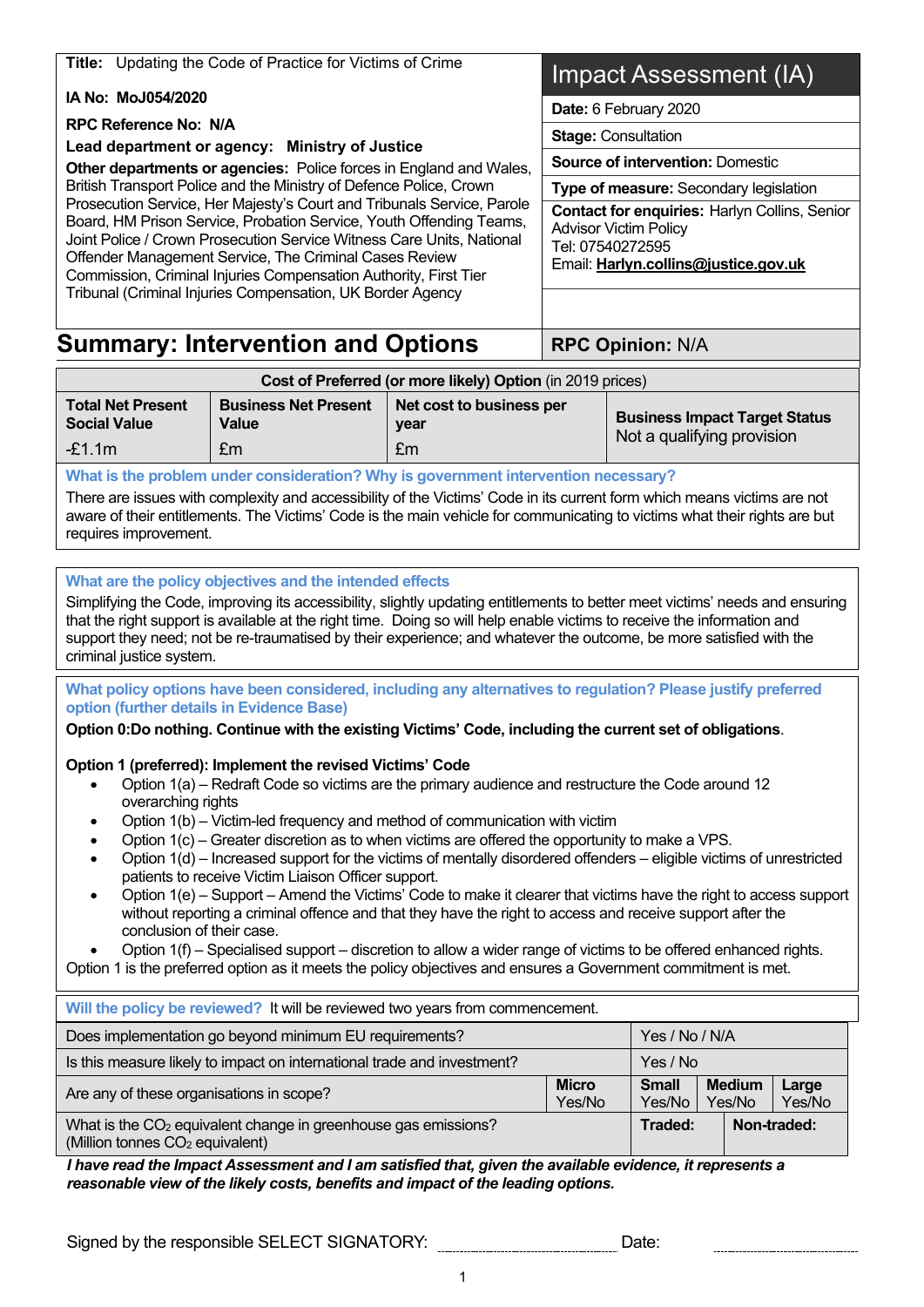# **Summary: Analysis & Evidence Policy Option 1(a)** Policy Option 1(a)

 **Description: Redraft the Victims' Code so victims are the primary audience and restructure the Code around a set of 12 overarching rights– amalgamating existing entitlements under those rights.** 

## **FULL ECONOMIC ASSESSMENT**

| ULL EUUNUINIU AJJEJJINEN I<br><b>Price Base</b>                                                                                                                                                                                                                                                                                                                                                                                                                                                                                                                                                                                                                        | <b>PV Base</b>                                                                                                                                                                                                                                                                                                                                                                                                                                                                                                                                               |                  | <b>Time Period</b>                                                        |                                  |  | Net Benefit (Present Value (PV)) (£m)                                                    |                                                     |  |  |
|------------------------------------------------------------------------------------------------------------------------------------------------------------------------------------------------------------------------------------------------------------------------------------------------------------------------------------------------------------------------------------------------------------------------------------------------------------------------------------------------------------------------------------------------------------------------------------------------------------------------------------------------------------------------|--------------------------------------------------------------------------------------------------------------------------------------------------------------------------------------------------------------------------------------------------------------------------------------------------------------------------------------------------------------------------------------------------------------------------------------------------------------------------------------------------------------------------------------------------------------|------------------|---------------------------------------------------------------------------|----------------------------------|--|------------------------------------------------------------------------------------------|-----------------------------------------------------|--|--|
| Year NQ                                                                                                                                                                                                                                                                                                                                                                                                                                                                                                                                                                                                                                                                | Year NQ                                                                                                                                                                                                                                                                                                                                                                                                                                                                                                                                                      |                  | Years NQ                                                                  | Low: N/A                         |  | High: N/A<br><b>Best Estimate: N/A</b>                                                   |                                                     |  |  |
| COSTS (£m)                                                                                                                                                                                                                                                                                                                                                                                                                                                                                                                                                                                                                                                             |                                                                                                                                                                                                                                                                                                                                                                                                                                                                                                                                                              |                  | (Constant Price)                                                          | <b>Total Transition</b><br>Years |  | <b>Average Annual</b><br>(excl. Transition) (Constant Price)                             | <b>Total Cost</b><br>(Present Value)                |  |  |
| Low                                                                                                                                                                                                                                                                                                                                                                                                                                                                                                                                                                                                                                                                    |                                                                                                                                                                                                                                                                                                                                                                                                                                                                                                                                                              |                  | N/A                                                                       |                                  |  | N/A                                                                                      | N/A                                                 |  |  |
| High                                                                                                                                                                                                                                                                                                                                                                                                                                                                                                                                                                                                                                                                   |                                                                                                                                                                                                                                                                                                                                                                                                                                                                                                                                                              |                  | N/A                                                                       |                                  |  | N/A                                                                                      | N/A                                                 |  |  |
| <b>Best Estimate</b>                                                                                                                                                                                                                                                                                                                                                                                                                                                                                                                                                                                                                                                   |                                                                                                                                                                                                                                                                                                                                                                                                                                                                                                                                                              |                  |                                                                           |                                  |  |                                                                                          |                                                     |  |  |
|                                                                                                                                                                                                                                                                                                                                                                                                                                                                                                                                                                                                                                                                        | Description and scale of key monetised costs by 'main affected groups'<br>It has not been possible to identify any monetised costs associated with this option.                                                                                                                                                                                                                                                                                                                                                                                              |                  |                                                                           |                                  |  |                                                                                          |                                                     |  |  |
|                                                                                                                                                                                                                                                                                                                                                                                                                                                                                                                                                                                                                                                                        | Other key non-monetised costs by 'main affected groups'<br>A simplified Victims' Code may mean that victims will find it easier to understand what their rights and demand<br>said rights. This could lead to increased demand from victims compliance from agencies which could incur costs.<br>However we cannot gauge the likelihood of this occurring.<br>All criminal justice agencies required to provide services to victims of crime under the Victims' Code may need to update<br>guidance so that it reflects the new Code, with associated costs. |                  |                                                                           |                                  |  |                                                                                          |                                                     |  |  |
| <b>BENEFITS (£m)</b>                                                                                                                                                                                                                                                                                                                                                                                                                                                                                                                                                                                                                                                   |                                                                                                                                                                                                                                                                                                                                                                                                                                                                                                                                                              |                  | <b>Total Transition</b><br>(Constant Price)                               | Years                            |  | <b>Average Annual</b><br>(excl. Transition) (Constant Price)                             | <b>Total Benefit</b><br>(Present Value)             |  |  |
| Low                                                                                                                                                                                                                                                                                                                                                                                                                                                                                                                                                                                                                                                                    |                                                                                                                                                                                                                                                                                                                                                                                                                                                                                                                                                              |                  | N/A                                                                       |                                  |  | N/A                                                                                      | N/A                                                 |  |  |
| High                                                                                                                                                                                                                                                                                                                                                                                                                                                                                                                                                                                                                                                                   |                                                                                                                                                                                                                                                                                                                                                                                                                                                                                                                                                              |                  | N/A                                                                       |                                  |  | N/A                                                                                      | N/A                                                 |  |  |
| <b>Best Estimate</b>                                                                                                                                                                                                                                                                                                                                                                                                                                                                                                                                                                                                                                                   |                                                                                                                                                                                                                                                                                                                                                                                                                                                                                                                                                              |                  |                                                                           |                                  |  |                                                                                          |                                                     |  |  |
|                                                                                                                                                                                                                                                                                                                                                                                                                                                                                                                                                                                                                                                                        |                                                                                                                                                                                                                                                                                                                                                                                                                                                                                                                                                              |                  | Description and scale of key monetised benefits by 'main affected groups' |                                  |  | It has not been possible to identify any monetised benefits associated with this option. |                                                     |  |  |
| Other key non-monetised benefits by 'main affected groups'<br>Victims would be provided with a clear set of overarching rights setting out what they can expect from criminal<br>justice agencies at every stage of the criminal justice process. The revised Victims' Code would be victim<br>focussed and read as a manual allowing the victim to track their rights throughout their journey through the<br>process. Victims and victims' groups have told us that the current Victims' Code is difficult to understand. This<br>option should increase transparency and may lead to improved victim satisfaction through greater understanding<br>of their rights. |                                                                                                                                                                                                                                                                                                                                                                                                                                                                                                                                                              |                  |                                                                           |                                  |  |                                                                                          |                                                     |  |  |
| None.                                                                                                                                                                                                                                                                                                                                                                                                                                                                                                                                                                                                                                                                  | Key assumptions/sensitivities/risks<br>N/A<br>Discount rate (%)                                                                                                                                                                                                                                                                                                                                                                                                                                                                                              |                  |                                                                           |                                  |  |                                                                                          |                                                     |  |  |
| <b>BUSINESS ASSESSMENT (Option 1(a))</b>                                                                                                                                                                                                                                                                                                                                                                                                                                                                                                                                                                                                                               |                                                                                                                                                                                                                                                                                                                                                                                                                                                                                                                                                              |                  |                                                                           |                                  |  |                                                                                          |                                                     |  |  |
|                                                                                                                                                                                                                                                                                                                                                                                                                                                                                                                                                                                                                                                                        |                                                                                                                                                                                                                                                                                                                                                                                                                                                                                                                                                              |                  | Direct impact on business (Equivalent Annual) £m:                         |                                  |  | provisions only) £m:                                                                     | <b>Score for Business Impact Target (qualifying</b> |  |  |
| Costs:                                                                                                                                                                                                                                                                                                                                                                                                                                                                                                                                                                                                                                                                 |                                                                                                                                                                                                                                                                                                                                                                                                                                                                                                                                                              | <b>Benefits:</b> |                                                                           | Net:                             |  |                                                                                          |                                                     |  |  |

2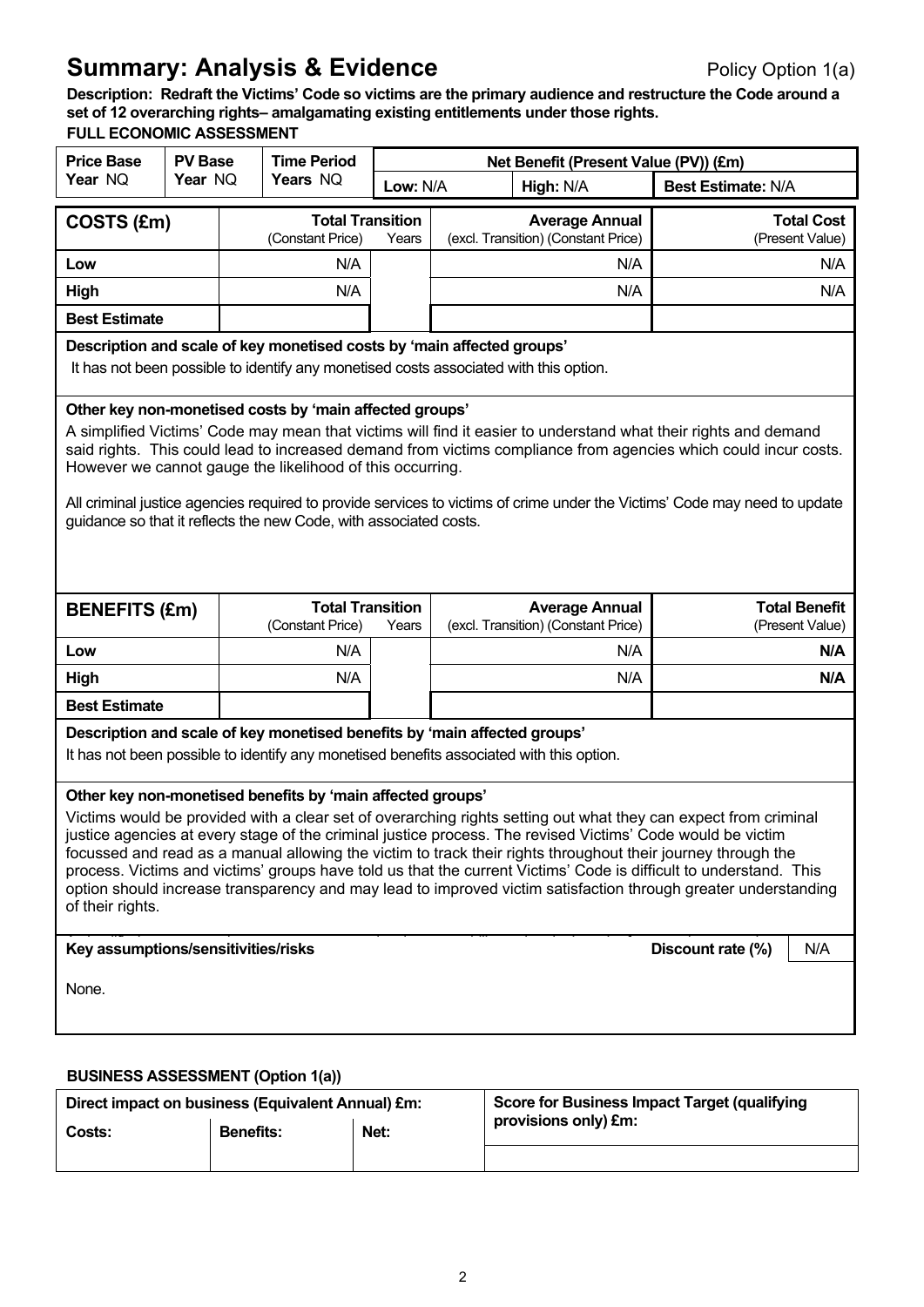# **Summary: Analysis & Evidence Policy Option 1(b)** Policy Option 1(b)

# **Description: Information and communication – regular communication with the victim**

|                                                                                                                                                                                                                                                                                                                                                                                                                                                                                                                                                                                                                                                                                                                                                                                                                                                                                                      |                                                                 | <b>FULL ECONOMIC ASSESSMENT</b> |                                                                           |       |           |                                                                                          |                                         |  |  |
|------------------------------------------------------------------------------------------------------------------------------------------------------------------------------------------------------------------------------------------------------------------------------------------------------------------------------------------------------------------------------------------------------------------------------------------------------------------------------------------------------------------------------------------------------------------------------------------------------------------------------------------------------------------------------------------------------------------------------------------------------------------------------------------------------------------------------------------------------------------------------------------------------|-----------------------------------------------------------------|---------------------------------|---------------------------------------------------------------------------|-------|-----------|------------------------------------------------------------------------------------------|-----------------------------------------|--|--|
| <b>Price Base</b><br>Year                                                                                                                                                                                                                                                                                                                                                                                                                                                                                                                                                                                                                                                                                                                                                                                                                                                                            | <b>PV Base</b><br>Year                                          |                                 | <b>Time Period</b><br>Years                                               |       |           | Net Benefit (Present Value (PV)) (£m)                                                    |                                         |  |  |
|                                                                                                                                                                                                                                                                                                                                                                                                                                                                                                                                                                                                                                                                                                                                                                                                                                                                                                      |                                                                 |                                 | Low: N/A                                                                  |       | High: N/A | <b>Best Estimate: N/A</b>                                                                |                                         |  |  |
| COSTS (£m)                                                                                                                                                                                                                                                                                                                                                                                                                                                                                                                                                                                                                                                                                                                                                                                                                                                                                           |                                                                 |                                 | <b>Total Transition</b><br>(Constant Price)                               | Years |           | <b>Average Annual</b><br>(excl. Transition) (Constant Price)                             | <b>Total Cost</b><br>(Present Value)    |  |  |
| Low                                                                                                                                                                                                                                                                                                                                                                                                                                                                                                                                                                                                                                                                                                                                                                                                                                                                                                  |                                                                 |                                 | N/A                                                                       |       |           | N/A                                                                                      | N/A                                     |  |  |
| High                                                                                                                                                                                                                                                                                                                                                                                                                                                                                                                                                                                                                                                                                                                                                                                                                                                                                                 |                                                                 |                                 | N/A                                                                       | N/A   |           | N/A                                                                                      | N/A                                     |  |  |
| <b>Best Estimate</b>                                                                                                                                                                                                                                                                                                                                                                                                                                                                                                                                                                                                                                                                                                                                                                                                                                                                                 |                                                                 |                                 | N/A                                                                       |       |           | N/A                                                                                      | N/A                                     |  |  |
| Description and scale of key monetised costs by 'main affected groups'<br>It has not been possible to identify any monetised costs associated with this option.                                                                                                                                                                                                                                                                                                                                                                                                                                                                                                                                                                                                                                                                                                                                      |                                                                 |                                 |                                                                           |       |           |                                                                                          |                                         |  |  |
| Other key non-monetised costs by 'main affected groups'<br>Under the existing Victims' Code, the police will inform the victim how often they will receive updates on the<br>status of the case following discussion with the victim. Making the frequency and method of contact more victim-<br>led and, where the police cannot comply, requiring that the police explain why, may mean that the police incur<br>additional costs. We cannot quantify the potential costs as we have no data on the preferences of victims<br>regarding communication.                                                                                                                                                                                                                                                                                                                                             |                                                                 |                                 |                                                                           |       |           |                                                                                          |                                         |  |  |
| <b>BENEFITS (£m)</b>                                                                                                                                                                                                                                                                                                                                                                                                                                                                                                                                                                                                                                                                                                                                                                                                                                                                                 |                                                                 |                                 | <b>Total Transition</b><br>(Constant Price)                               | Years |           | <b>Average Annual</b><br>(excl. Transition) (Constant Price)                             | <b>Total Benefit</b><br>(Present Value) |  |  |
| Low                                                                                                                                                                                                                                                                                                                                                                                                                                                                                                                                                                                                                                                                                                                                                                                                                                                                                                  |                                                                 |                                 | N/A                                                                       |       |           | N/A                                                                                      | N/A                                     |  |  |
| High                                                                                                                                                                                                                                                                                                                                                                                                                                                                                                                                                                                                                                                                                                                                                                                                                                                                                                 |                                                                 |                                 | N/A                                                                       | N/A   |           | N/A                                                                                      | N/A                                     |  |  |
| <b>Best Estimate</b>                                                                                                                                                                                                                                                                                                                                                                                                                                                                                                                                                                                                                                                                                                                                                                                                                                                                                 |                                                                 |                                 | N/A                                                                       |       |           | N/A                                                                                      | N/A                                     |  |  |
|                                                                                                                                                                                                                                                                                                                                                                                                                                                                                                                                                                                                                                                                                                                                                                                                                                                                                                      |                                                                 |                                 | Description and scale of key monetised benefits by 'main affected groups' |       |           | It has not been possible to identify any monetised benefits associated with this option. |                                         |  |  |
| Other key non-monetised benefits by 'main affected groups'<br>Victims have told us that information about their case and explaining the criminal justice system are key priorities<br>for them and are associated with their overall satisfaction with the CJS. Also, victims' and witnesses who are<br>satisfied with their contact with the CJS are more likely to be willing to engage with the CJS again in future.<br>Therefore improving victim awareness of support provided to victims throughout the process may also improve<br>victims' engagement with the CJS, increasing victims' participation in the system by increasing the likelihood that<br>they report crimes and come forward to give evidence and thereby improving the effectiveness of the CJS as a<br>whole. Improved contact with the victim may increase victim satisfaction levels and reduce victim attrition levels. |                                                                 |                                 |                                                                           |       |           |                                                                                          |                                         |  |  |
|                                                                                                                                                                                                                                                                                                                                                                                                                                                                                                                                                                                                                                                                                                                                                                                                                                                                                                      | Key assumptions/sensitivities/risks<br>Discount rate (%)<br>N/A |                                 |                                                                           |       |           |                                                                                          |                                         |  |  |
| None.                                                                                                                                                                                                                                                                                                                                                                                                                                                                                                                                                                                                                                                                                                                                                                                                                                                                                                |                                                                 |                                 |                                                                           |       |           |                                                                                          |                                         |  |  |

#### **BUSINESS ASSESSMENT (Option 1(b))**

| Direct impact on business (Equivalent Annual) £m: |                  |      | <b>Score for Business Impact Target (qualifying</b> |
|---------------------------------------------------|------------------|------|-----------------------------------------------------|
| Costs:                                            | <b>Benefits:</b> | Net: | provisions only) £m:                                |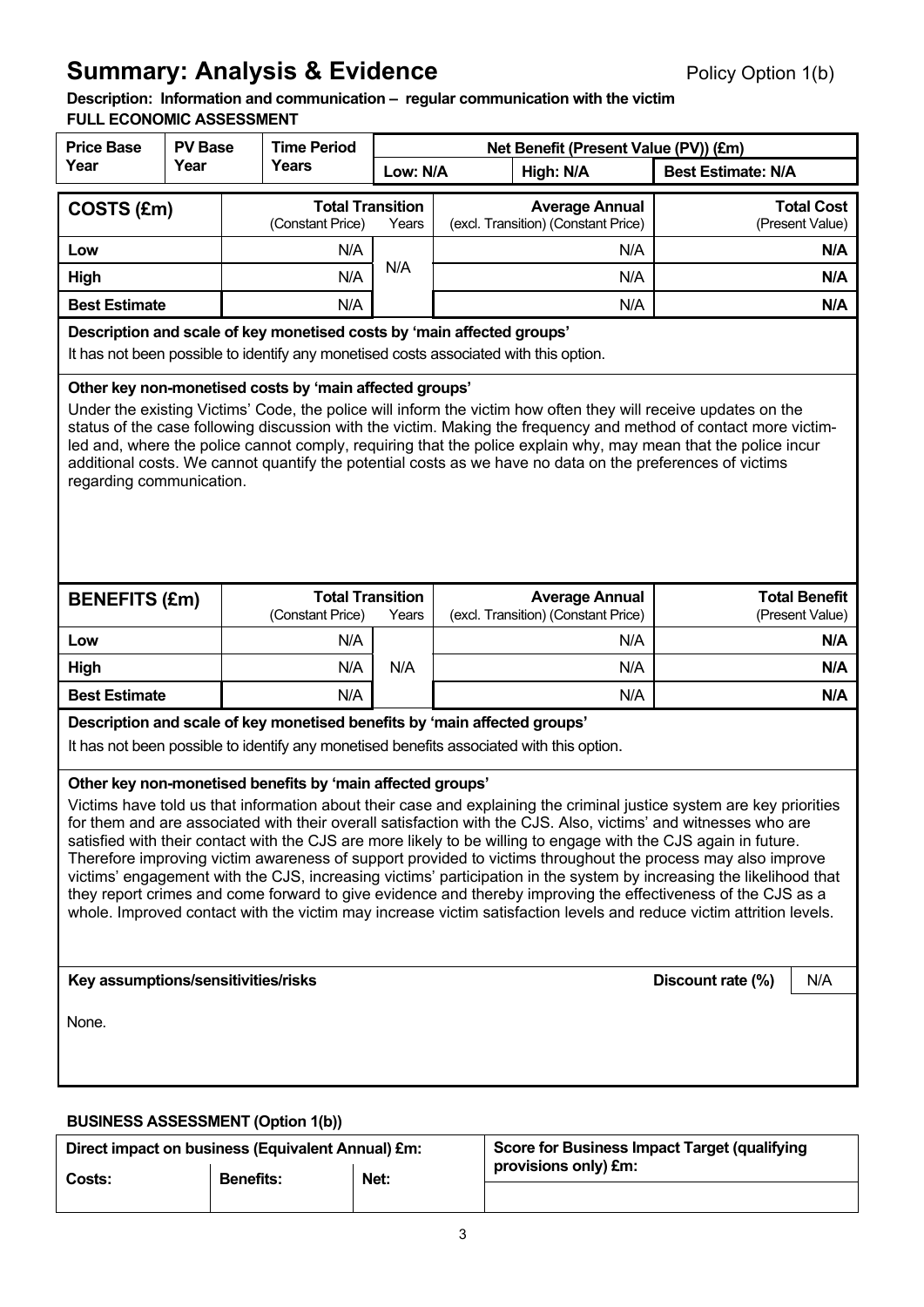# **Summary: Analysis & Evidence Policy Option 1(c) Policy Option 1(c)**

 **Description: Victims' Voice – Victim Personal Statement FULL ECONOMIC ASSESSMENT** 

| <b>Price Base</b>                                                                                                                                                                                                                                                                                                                                                                                                                                                                                                                                                                                                                                                                                                                                                                                          | <b>PV Base</b>                           | <b>Time Period</b> |                                                                                                                                                                 |          |  | Net Benefit (Present Value (PV)) (£m)                                                                   |                           |                                      |
|------------------------------------------------------------------------------------------------------------------------------------------------------------------------------------------------------------------------------------------------------------------------------------------------------------------------------------------------------------------------------------------------------------------------------------------------------------------------------------------------------------------------------------------------------------------------------------------------------------------------------------------------------------------------------------------------------------------------------------------------------------------------------------------------------------|------------------------------------------|--------------------|-----------------------------------------------------------------------------------------------------------------------------------------------------------------|----------|--|---------------------------------------------------------------------------------------------------------|---------------------------|--------------------------------------|
| Year                                                                                                                                                                                                                                                                                                                                                                                                                                                                                                                                                                                                                                                                                                                                                                                                       | Year                                     |                    | Years                                                                                                                                                           | Low: N/A |  | High: N/A                                                                                               | <b>Best Estimate: N/A</b> |                                      |
| COSTS (£m)                                                                                                                                                                                                                                                                                                                                                                                                                                                                                                                                                                                                                                                                                                                                                                                                 |                                          |                    | <b>Total Transition</b><br>(Constant Price)                                                                                                                     | Years    |  | <b>Average Annual</b><br>(excl. Transition) (Constant Price)                                            |                           | <b>Total Cost</b><br>(Present Value) |
| Low                                                                                                                                                                                                                                                                                                                                                                                                                                                                                                                                                                                                                                                                                                                                                                                                        |                                          |                    | N/A                                                                                                                                                             |          |  | N/A                                                                                                     |                           | N/A                                  |
| High                                                                                                                                                                                                                                                                                                                                                                                                                                                                                                                                                                                                                                                                                                                                                                                                       |                                          |                    | N/A                                                                                                                                                             | N/A      |  | N/A                                                                                                     |                           | N/A                                  |
| <b>Best Estimate</b>                                                                                                                                                                                                                                                                                                                                                                                                                                                                                                                                                                                                                                                                                                                                                                                       |                                          |                    | N/A                                                                                                                                                             |          |  | N/A                                                                                                     |                           | N/A                                  |
|                                                                                                                                                                                                                                                                                                                                                                                                                                                                                                                                                                                                                                                                                                                                                                                                            |                                          |                    | Description and scale of key monetised costs by 'main affected groups'<br>It has not been possible to identify any monetised costs associated with this option. |          |  |                                                                                                         |                           |                                      |
| Other key non-monetised costs by 'main affected groups'<br>Where victims request a copy of their VPS, there will be additional costs to provide them with one as this is an<br>additional right under the Victims' Code. There may be additional costs for the CPS in ensuring the VPS is<br>contained within the court file if the changes to the Code lead to an increased VPS uptake. WCUs, mainly staffed<br>by the police, may incur administrative and training costs for offering and recording the VPS. However this would<br>be a one off cost as they adjust to the new process. Also there would be additional costs if there was an increase<br>in VPS uptake had the knock on effect of increasing the number of VPSs consider and/or read out as part of<br>sentencing proceedings in court. |                                          |                    |                                                                                                                                                                 |          |  |                                                                                                         |                           |                                      |
| <b>BENEFITS (£m)</b>                                                                                                                                                                                                                                                                                                                                                                                                                                                                                                                                                                                                                                                                                                                                                                                       |                                          |                    | <b>Total Transition</b><br>(Constant Price)                                                                                                                     | Years    |  | <b>Total Benefit</b><br><b>Average Annual</b><br>(excl. Transition) (Constant Price)<br>(Present Value) |                           |                                      |
| Low                                                                                                                                                                                                                                                                                                                                                                                                                                                                                                                                                                                                                                                                                                                                                                                                        |                                          |                    | N/A                                                                                                                                                             |          |  | N/A                                                                                                     | N/A                       |                                      |
| High                                                                                                                                                                                                                                                                                                                                                                                                                                                                                                                                                                                                                                                                                                                                                                                                       |                                          |                    | N/A                                                                                                                                                             | N/A      |  | N/A                                                                                                     | N/A                       |                                      |
| <b>Best Estimate</b>                                                                                                                                                                                                                                                                                                                                                                                                                                                                                                                                                                                                                                                                                                                                                                                       |                                          |                    | N/A                                                                                                                                                             |          |  | N/A                                                                                                     |                           | N/A                                  |
|                                                                                                                                                                                                                                                                                                                                                                                                                                                                                                                                                                                                                                                                                                                                                                                                            |                                          |                    | Description and scale of key monetised benefits by 'main affected groups'                                                                                       |          |  | It has not been possible to identify any monetised benefits associated with this option.                |                           |                                      |
| Other key non-monetised benefits by 'main affected groups'<br>Increasing engagement with victims may improve victims' engagement with the CJS. Victims less traumatised and VPS<br>provided better quality and more likely to be used by court. VPS would ill not be taken unnecessarily – there could be<br>possible savings for police if it is only offered at charge (only 6% of reported crime reaches that stage).                                                                                                                                                                                                                                                                                                                                                                                   |                                          |                    |                                                                                                                                                                 |          |  |                                                                                                         |                           |                                      |
| Key assumptions/sensitivities/risks<br>Discount rate (%)<br>N/A                                                                                                                                                                                                                                                                                                                                                                                                                                                                                                                                                                                                                                                                                                                                            |                                          |                    |                                                                                                                                                                 |          |  |                                                                                                         |                           |                                      |
| None.                                                                                                                                                                                                                                                                                                                                                                                                                                                                                                                                                                                                                                                                                                                                                                                                      |                                          |                    |                                                                                                                                                                 |          |  |                                                                                                         |                           |                                      |
|                                                                                                                                                                                                                                                                                                                                                                                                                                                                                                                                                                                                                                                                                                                                                                                                            | <b>BUSINESS ASSESSMENT (Option 1(c))</b> |                    |                                                                                                                                                                 |          |  |                                                                                                         |                           |                                      |

| Direct impact on business (Equivalent Annual) £m: |                  |      | <b>Score for Business Impact Target (qualifying</b> |
|---------------------------------------------------|------------------|------|-----------------------------------------------------|
| Costs:                                            | <b>Benefits:</b> | Net: | provisions only) £m:                                |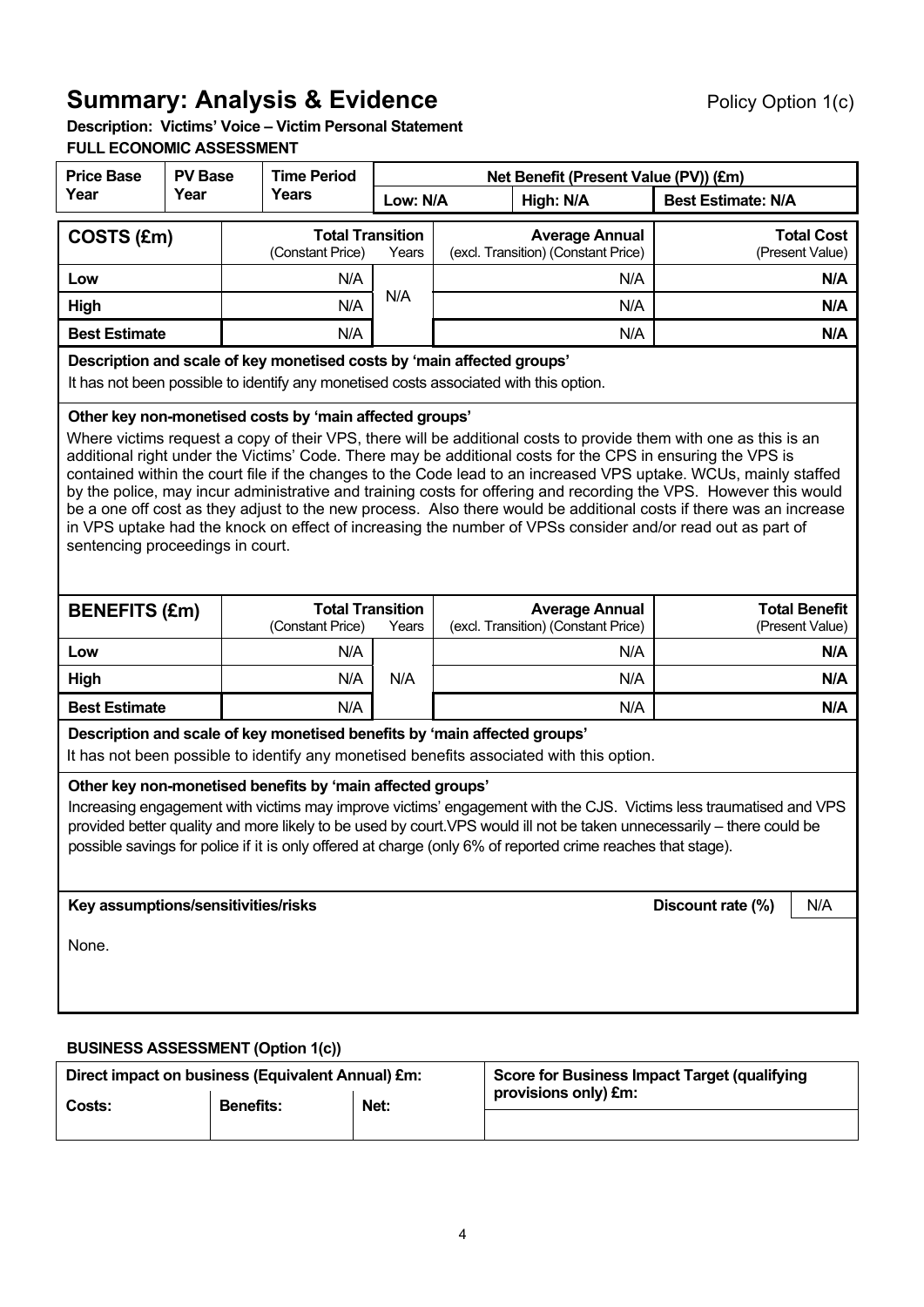# **Summary: Analysis & Evidence Policy Option 1(d)** Policy Option 1(d)

### **Description: Support for the victims of mentally disordered offenders**

## **FULL ECONOMIC ASSESSMENT**

| <b>Price Base</b>                                                                                                                                                                                                                                                                                  | <b>PV Base</b>                                                                                                                                                                                                                                                                                                           |                  | <b>Time Period</b> |                                  | Net Benefit (Present Value (PV)) (£m) |  |                                                                                          |                                                                                                              |  |
|----------------------------------------------------------------------------------------------------------------------------------------------------------------------------------------------------------------------------------------------------------------------------------------------------|--------------------------------------------------------------------------------------------------------------------------------------------------------------------------------------------------------------------------------------------------------------------------------------------------------------------------|------------------|--------------------|----------------------------------|---------------------------------------|--|------------------------------------------------------------------------------------------|--------------------------------------------------------------------------------------------------------------|--|
| Year                                                                                                                                                                                                                                                                                               | Year                                                                                                                                                                                                                                                                                                                     |                  | Years 10           |                                  | Low: -1.1                             |  | <b>High: -2.2</b>                                                                        | <b>Best Estimate: -1.1</b>                                                                                   |  |
| COSTS (£m)                                                                                                                                                                                                                                                                                         |                                                                                                                                                                                                                                                                                                                          |                  | (Constant Price)   | <b>Total Transition</b><br>Years |                                       |  | <b>Average Annual</b><br>(excl. Transition) (Constant Price)                             | <b>Total Cost</b><br>(Present Value)                                                                         |  |
| Low                                                                                                                                                                                                                                                                                                |                                                                                                                                                                                                                                                                                                                          |                  | N/A                |                                  |                                       |  | 0.14                                                                                     | 0.14                                                                                                         |  |
| High                                                                                                                                                                                                                                                                                               |                                                                                                                                                                                                                                                                                                                          |                  | N/A                | <b>TBC</b>                       |                                       |  | 0.30                                                                                     | 0.30                                                                                                         |  |
| <b>Best Estimate</b>                                                                                                                                                                                                                                                                               |                                                                                                                                                                                                                                                                                                                          |                  | N/A                |                                  |                                       |  | 0.14                                                                                     | 0.14                                                                                                         |  |
| Description and scale of key monetised costs by 'main affected groups'<br>There would be costs to the National Probation Service associated with allocating victim liaison officers (VLOs) for<br>victims of unrestricted MDO patients. The annual cost in steady state is estimated to be £0.14m. |                                                                                                                                                                                                                                                                                                                          |                  |                    |                                  |                                       |  |                                                                                          |                                                                                                              |  |
| Other key non-monetised costs by 'main affected groups'<br>also be some non-monetised administrative costs to the HMPPS Victims Team.                                                                                                                                                              |                                                                                                                                                                                                                                                                                                                          |                  |                    |                                  |                                       |  |                                                                                          | There would be some non-monetised costs associated with offering training and guidance for VLOs. There would |  |
| <b>BENEFITS (£m)</b>                                                                                                                                                                                                                                                                               |                                                                                                                                                                                                                                                                                                                          |                  | (Constant Price)   | <b>Total Transition</b><br>Years |                                       |  | <b>Average Annual</b><br>(excl. Transition) (Constant Price)                             | <b>Total Benefit</b><br>(Present Value)                                                                      |  |
| Low                                                                                                                                                                                                                                                                                                |                                                                                                                                                                                                                                                                                                                          |                  | N/A                |                                  |                                       |  | N/A                                                                                      | N/A                                                                                                          |  |
| High                                                                                                                                                                                                                                                                                               |                                                                                                                                                                                                                                                                                                                          |                  | N/A                |                                  |                                       |  | N/A                                                                                      | N/A                                                                                                          |  |
| <b>Best Estimate</b>                                                                                                                                                                                                                                                                               |                                                                                                                                                                                                                                                                                                                          |                  |                    |                                  |                                       |  |                                                                                          |                                                                                                              |  |
| Description and scale of key monetised benefits by 'main affected groups'                                                                                                                                                                                                                          |                                                                                                                                                                                                                                                                                                                          |                  |                    |                                  |                                       |  | It has not been possible to identify any monetised benefits associated with this option. |                                                                                                              |  |
| to victims.                                                                                                                                                                                                                                                                                        | Other key non-monetised benefits by 'main affected groups'<br>The option to allocate liaison officers to victims of unrestricted MDO patients is likely to have a positive impact on these<br>victims' experience of the criminal justice system and build confidence. It would also enable the provision of information |                  |                    |                                  |                                       |  |                                                                                          |                                                                                                              |  |
| Key assumptions/sensitivities/risks                                                                                                                                                                                                                                                                |                                                                                                                                                                                                                                                                                                                          |                  |                    |                                  |                                       |  |                                                                                          | 3.5<br>Discount rate (%)                                                                                     |  |
| The opt-in rate for victims of unrestricted patients will be the same as that for victims of restricted patients.<br>The estimated average sentence for unrestricted patients is accurate and remains the same.<br>On average each unrestricted MDO patient will have only one victim              |                                                                                                                                                                                                                                                                                                                          |                  |                    |                                  |                                       |  |                                                                                          |                                                                                                              |  |
| <b>BUSINESS ASSESSMENT (Option 1(d))</b>                                                                                                                                                                                                                                                           |                                                                                                                                                                                                                                                                                                                          |                  |                    |                                  |                                       |  |                                                                                          |                                                                                                              |  |
| Direct impact on business (Equivalent Annual) £m:<br>Costs:                                                                                                                                                                                                                                        |                                                                                                                                                                                                                                                                                                                          | <b>Benefits:</b> |                    | Net:                             |                                       |  | provisions only) £m:                                                                     | <b>Score for Business Impact Target (qualifying</b>                                                          |  |
|                                                                                                                                                                                                                                                                                                    |                                                                                                                                                                                                                                                                                                                          |                  |                    |                                  |                                       |  |                                                                                          |                                                                                                              |  |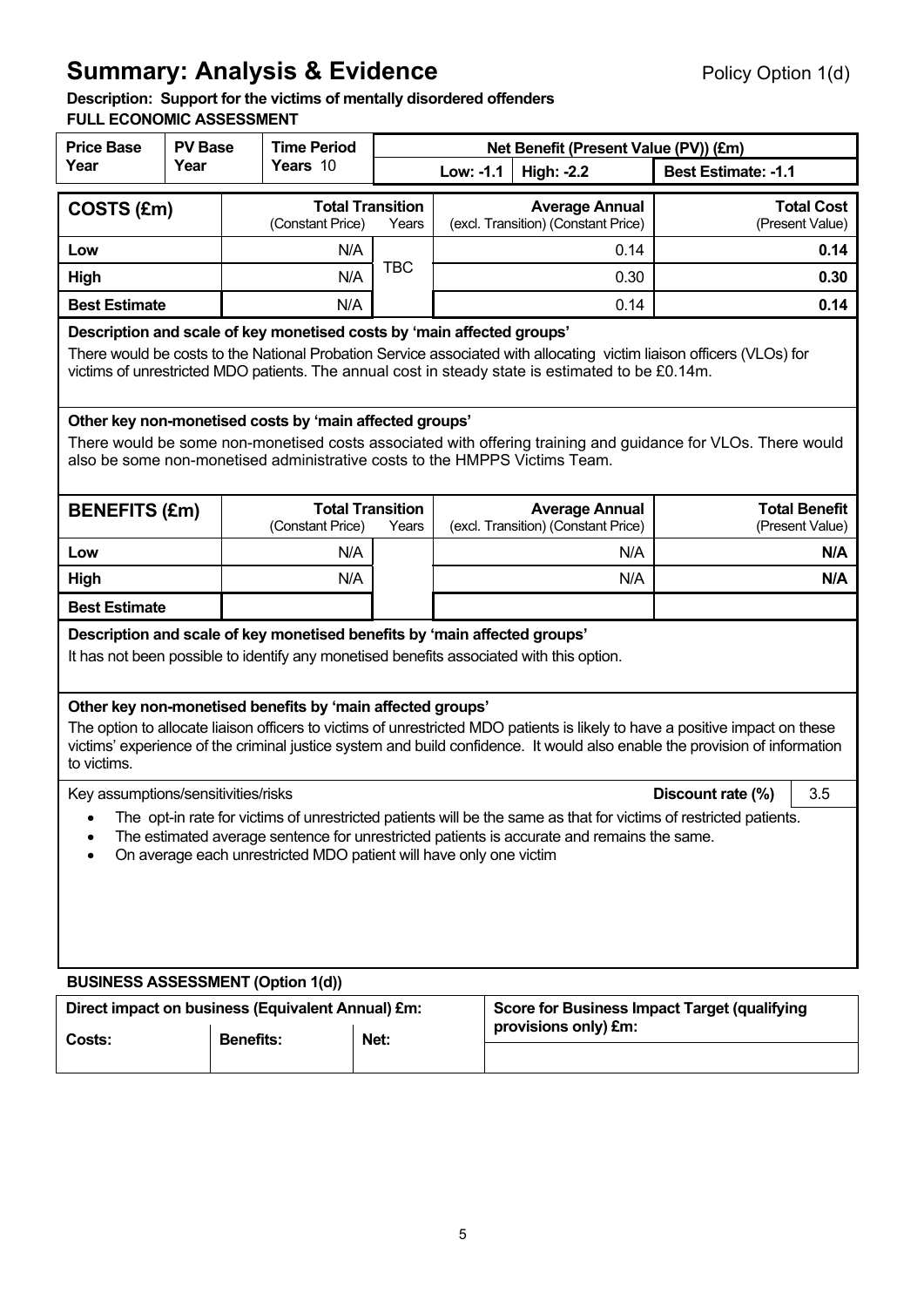# **Summary: Analysis & Evidence Policy Option 1 (e) Policy Option 1 (e)**

 **Description: Awareness of Support – Clearer information about the ability to access support: FULL ECONOMIC ASSESSMENT** 

| <b>Price Base</b>                                                                                                                                                                                                                                                                                                                                                                                                             | <b>PV Base</b>                                                                                                                                                  |  | <b>Time Period</b>                          |          |                                                              | Net Benefit (Present Value (PV)) (£m)                                                    |                                         |
|-------------------------------------------------------------------------------------------------------------------------------------------------------------------------------------------------------------------------------------------------------------------------------------------------------------------------------------------------------------------------------------------------------------------------------|-----------------------------------------------------------------------------------------------------------------------------------------------------------------|--|---------------------------------------------|----------|--------------------------------------------------------------|------------------------------------------------------------------------------------------|-----------------------------------------|
| Year                                                                                                                                                                                                                                                                                                                                                                                                                          | Year                                                                                                                                                            |  | <b>Years</b>                                | Low: N/A |                                                              | High: N/A                                                                                | <b>Best Estimate: N/A</b>               |
| COSTS (£m)                                                                                                                                                                                                                                                                                                                                                                                                                    |                                                                                                                                                                 |  | <b>Total Transition</b><br>(Constant Price) | Years    |                                                              | <b>Average Annual</b><br>(excl. Transition) (Constant Price)                             | <b>Total Cost</b><br>(Present Value)    |
| Low                                                                                                                                                                                                                                                                                                                                                                                                                           |                                                                                                                                                                 |  | N/A                                         |          |                                                              | N/A                                                                                      | N/A                                     |
| High                                                                                                                                                                                                                                                                                                                                                                                                                          |                                                                                                                                                                 |  | N/A                                         | N/A      |                                                              | N/A                                                                                      | N/A                                     |
| <b>Best Estimate</b>                                                                                                                                                                                                                                                                                                                                                                                                          |                                                                                                                                                                 |  | N/A                                         |          |                                                              | N/A                                                                                      | N/A                                     |
|                                                                                                                                                                                                                                                                                                                                                                                                                               | Description and scale of key monetised costs by 'main affected groups'<br>It has not been possible to identify any monetised costs associated with this option. |  |                                             |          |                                                              |                                                                                          |                                         |
| Other key non-monetised costs by 'main affected groups'<br>If more victims (including those who did not report the crime to the police) were made aware of their entitlements<br>to support both before and after the outcome of their case, this may lead to an increase in demand for victim<br>support services generally, which would impact victim support service provider including Police and Crime<br>Commissioners. |                                                                                                                                                                 |  |                                             |          |                                                              |                                                                                          |                                         |
| <b>BENEFITS (£m)</b>                                                                                                                                                                                                                                                                                                                                                                                                          |                                                                                                                                                                 |  | <b>Total Transition</b><br>(Constant Price) | Years    | <b>Average Annual</b><br>(excl. Transition) (Constant Price) |                                                                                          | <b>Total Benefit</b><br>(Present Value) |
| Low                                                                                                                                                                                                                                                                                                                                                                                                                           |                                                                                                                                                                 |  | N/A                                         |          |                                                              | N/A                                                                                      | N/A                                     |
| High                                                                                                                                                                                                                                                                                                                                                                                                                          |                                                                                                                                                                 |  | N/A                                         | N/A      |                                                              | N/A                                                                                      | N/A                                     |
| <b>Best Estimate</b>                                                                                                                                                                                                                                                                                                                                                                                                          |                                                                                                                                                                 |  | N/A                                         |          |                                                              | N/A                                                                                      | N/A                                     |
| Description and scale of key monetised benefits by 'main affected groups'                                                                                                                                                                                                                                                                                                                                                     |                                                                                                                                                                 |  |                                             |          |                                                              | It has not been possible to identify any monetised benefits associated with this option. |                                         |
| Other key non-monetised benefits by 'main affected groups'<br>More victims might receive the support they need to help them cope and, and as far as possible recover. As a<br>result the may be more likely to be satisfied with their treatment regardless of the outcome of their case.                                                                                                                                     |                                                                                                                                                                 |  |                                             |          |                                                              |                                                                                          |                                         |
| Discount rate (%)<br>Key assumptions/sensitivities/risks                                                                                                                                                                                                                                                                                                                                                                      |                                                                                                                                                                 |  |                                             |          |                                                              |                                                                                          |                                         |
| None.                                                                                                                                                                                                                                                                                                                                                                                                                         |                                                                                                                                                                 |  |                                             |          |                                                              |                                                                                          |                                         |
|                                                                                                                                                                                                                                                                                                                                                                                                                               |                                                                                                                                                                 |  |                                             |          |                                                              |                                                                                          |                                         |

# **BUSINESS ASSESSMENT (Option 1(e))**  Direct impact on business (Equivalent Annual) £m: | Score for Business Impact Target (qualifying **Costs:** Benefits: Net: **provisions only)** £m: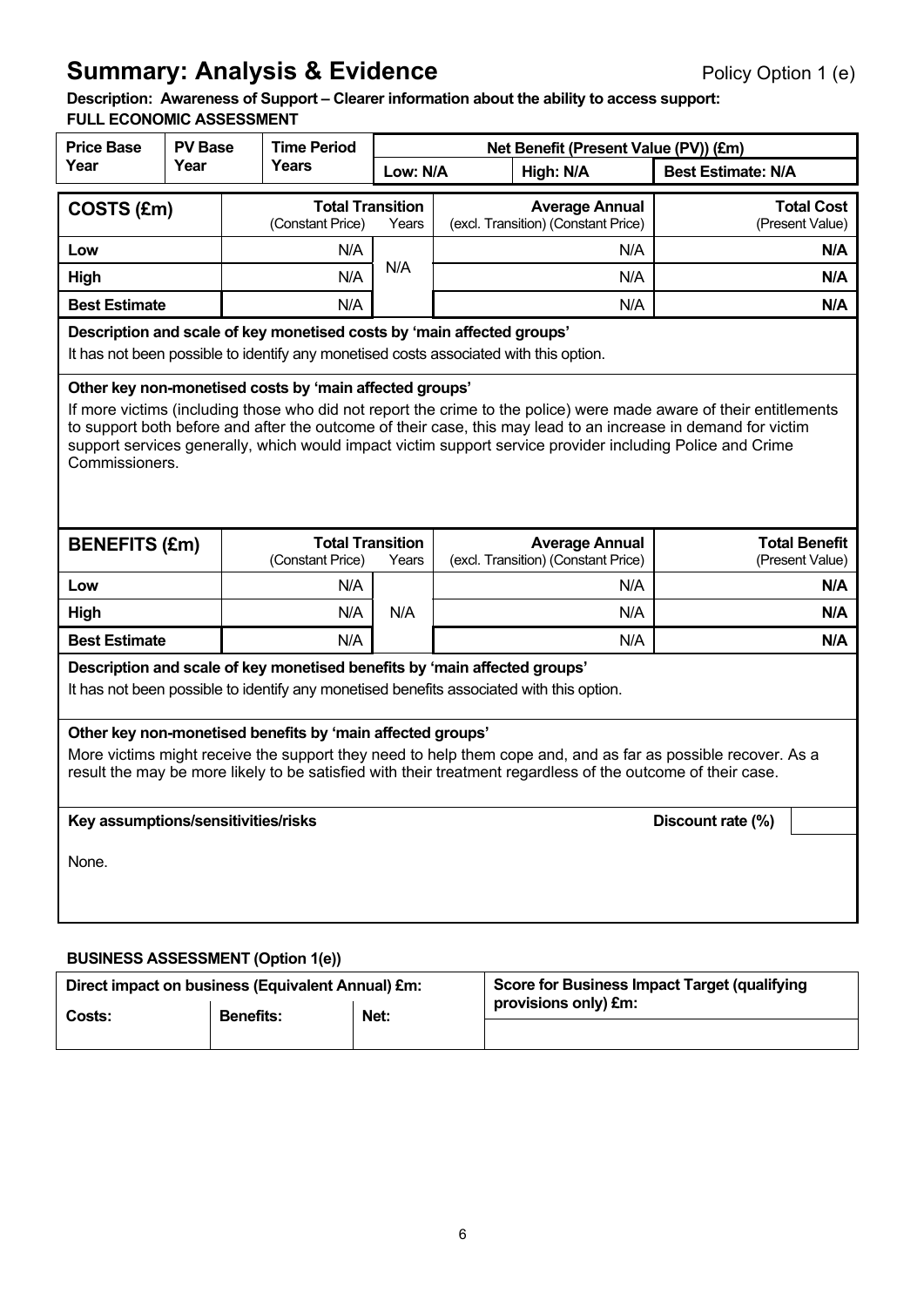# **Summary: Analysis & Evidence Policy Option 1(f) Summary: Analysis & Evidence**

 **Description: Specialist support – Amending definition of 'enhanced entitlements' to encourage greater referral to specialist support and victims being contacted sooner after key decisions.** 

## **FULL ECONOMIC ASSESSMENT**

| <b>Price Base</b>                                                                                                                                                                                                                                                                                                                                                                     | <b>PV Base</b>                                                                                                                                                  |  | <b>Time Period</b>                                                        | Net Benefit (Present Value (PV)) (£m) |  |                                                                                          |                                         |  |
|---------------------------------------------------------------------------------------------------------------------------------------------------------------------------------------------------------------------------------------------------------------------------------------------------------------------------------------------------------------------------------------|-----------------------------------------------------------------------------------------------------------------------------------------------------------------|--|---------------------------------------------------------------------------|---------------------------------------|--|------------------------------------------------------------------------------------------|-----------------------------------------|--|
| Year                                                                                                                                                                                                                                                                                                                                                                                  | Year                                                                                                                                                            |  | Years                                                                     | Low: N/A                              |  | High: N/A                                                                                | <b>Best Estimate: N/A</b>               |  |
| COSTS (£m)                                                                                                                                                                                                                                                                                                                                                                            |                                                                                                                                                                 |  | <b>Total Transition</b><br>(Constant Price)                               | Years                                 |  | <b>Average Annual</b><br>(excl. Transition) (Constant Price)                             | <b>Total Cost</b><br>(Present Value)    |  |
| Low                                                                                                                                                                                                                                                                                                                                                                                   |                                                                                                                                                                 |  | N/A                                                                       |                                       |  | N/A                                                                                      | N/A                                     |  |
| High                                                                                                                                                                                                                                                                                                                                                                                  |                                                                                                                                                                 |  | N/A                                                                       | N/A                                   |  | N/A                                                                                      | N/A                                     |  |
| <b>Best Estimate</b>                                                                                                                                                                                                                                                                                                                                                                  |                                                                                                                                                                 |  | N/A                                                                       |                                       |  | N/A                                                                                      | N/A                                     |  |
|                                                                                                                                                                                                                                                                                                                                                                                       | Description and scale of key monetised costs by 'main affected groups'<br>It has not been possible to identify any monetised costs associated with this option. |  |                                                                           |                                       |  |                                                                                          |                                         |  |
| Other key non-monetised costs by 'main affected groups'<br>providers using their discretion to offer a referral to specialist support providers, where available, may lead to an<br>increase in demand for such services. This may have an impact on the ability of victim support organisations to<br>meet demand for their services leading to longer waiting lists.                |                                                                                                                                                                 |  |                                                                           |                                       |  |                                                                                          |                                         |  |
| <b>BENEFITS (£m)</b>                                                                                                                                                                                                                                                                                                                                                                  |                                                                                                                                                                 |  | <b>Total Transition</b><br>(Constant Price)                               | Years                                 |  | <b>Average Annual</b><br>(excl. Transition) (Constant Price)                             | <b>Total Benefit</b><br>(Present Value) |  |
| Low                                                                                                                                                                                                                                                                                                                                                                                   |                                                                                                                                                                 |  | N/A                                                                       |                                       |  | N/A                                                                                      | N/A                                     |  |
| High                                                                                                                                                                                                                                                                                                                                                                                  |                                                                                                                                                                 |  | N/A                                                                       | N/A                                   |  | N/A                                                                                      | N/A                                     |  |
| <b>Best Estimate</b>                                                                                                                                                                                                                                                                                                                                                                  |                                                                                                                                                                 |  | N/A                                                                       |                                       |  | N/A                                                                                      | N/A                                     |  |
|                                                                                                                                                                                                                                                                                                                                                                                       |                                                                                                                                                                 |  | Description and scale of key monetised benefits by 'main affected groups' |                                       |  | It has not been possible to identify any monetised benefits associated with this option. |                                         |  |
| Other key non-monetised benefits by 'main affected groups'<br>More victims might receive the support they need to help them cope and and as far as possible recover.<br>More victims accessing specialist support may lead to victims reporting crime and reducing drop out. If this is the case it<br>may lead to more cases reaching trial increasing the effectiveness of the CJS. |                                                                                                                                                                 |  |                                                                           |                                       |  |                                                                                          |                                         |  |
| Key assumptions/sensitivities/risks<br>Discount rate (%)                                                                                                                                                                                                                                                                                                                              |                                                                                                                                                                 |  |                                                                           |                                       |  |                                                                                          |                                         |  |
| None.                                                                                                                                                                                                                                                                                                                                                                                 |                                                                                                                                                                 |  |                                                                           |                                       |  |                                                                                          |                                         |  |
| <b>BUSINESS ASSESSMENT (Option 1(f))</b>                                                                                                                                                                                                                                                                                                                                              |                                                                                                                                                                 |  |                                                                           |                                       |  |                                                                                          |                                         |  |

| Direct impact on business (Equivalent Annual) £m: |                  |      | Score for Business Impact Target (qualifying |  |
|---------------------------------------------------|------------------|------|----------------------------------------------|--|
| Costs:                                            | <b>Benefits:</b> | Net: | provisions only) £m:                         |  |
|                                                   |                  |      |                                              |  |
|                                                   |                  |      |                                              |  |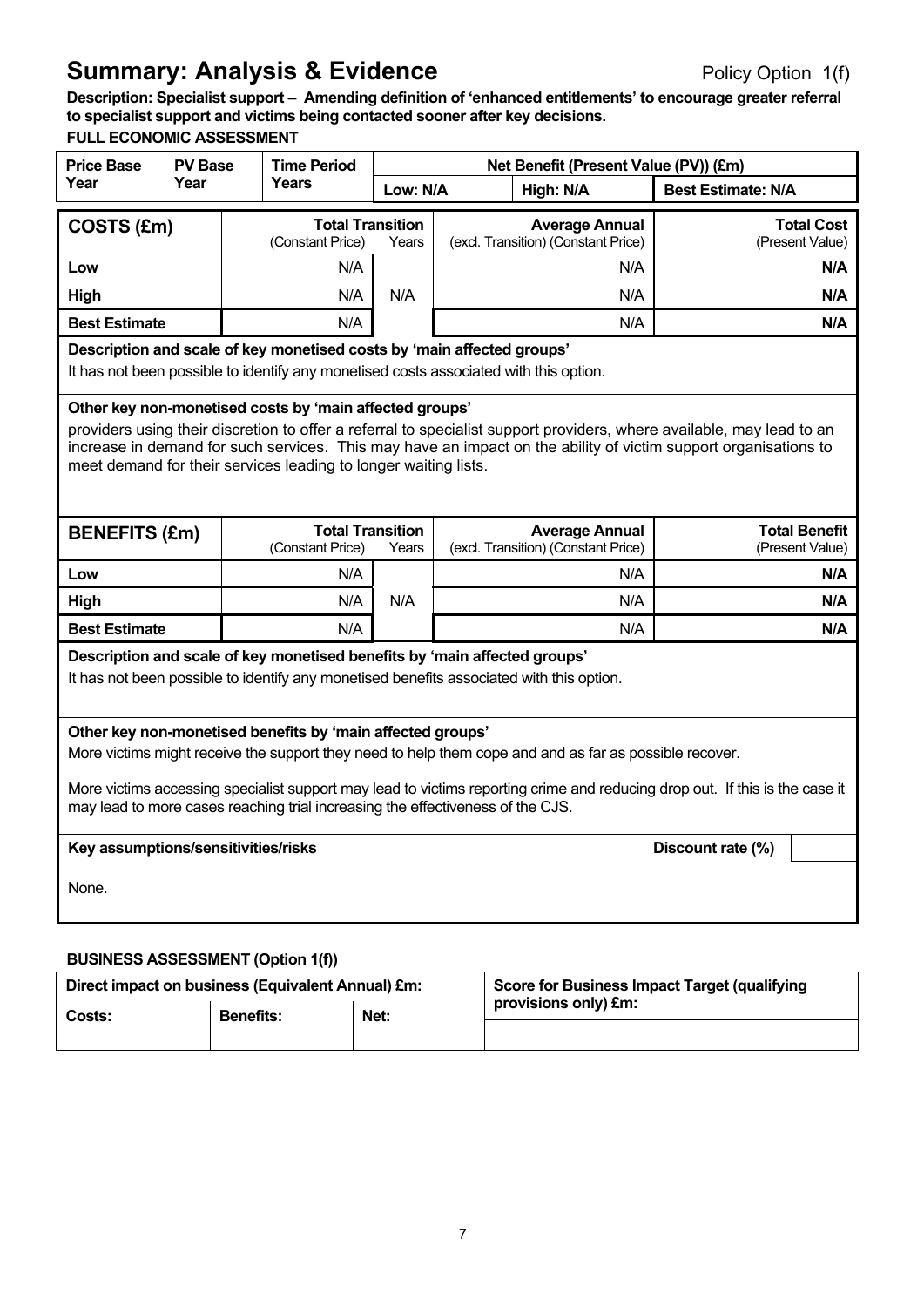# **Background**

- 1. This Impact Assessment (IA) focuses on proposed changes to the Code of Practice for Victims of Crime (Victims' Code), which is a statutory code that sets out the minimum levels of services that victims of crime should receive from criminal justice agencies and other organisations in England and Wales. The code enables victims to receive the information they need about their case and expect. It also entitles them to be referred to victim support services to help them cope and, as the criminal justice system, so that they can navigate the justice process and understand what to far as possible, recover from the impact of the crime.
- 2. The Code came into effect in 2006, as a statutory requirement the Domestic Violence, Crime and Victims Act 2004. It built on the support for victims within the Victims' Charter, which was introduced in 1990 and which set out for the first time the levels of service victims of crime should expect. The Code was updated in 2013 and again in 2015, the latter primarily to ensure Directive), which came into force on 16 November 2015. transposition of Directive 2012/29/EU of the European Parliament and the Council (the Victims
- 3. On 10 September 2018 the Ministry of Justice (MoJ) published a cross-government Victims Strategy. The previous government committed in the strategy to amend the Victims' Code to address the Code's complexity, accessibility, language and update entitlements in the Code so Code was then held from September to October 2019. they are better reflective of victims' needs. A consultation on proposals to revise the Victims'

# **Rationale & Policy Objectives**

## **Rationale**

- 4. The conventional economic approach to Government intervention is based on efficiency or equity way markets operate (e.g. monopolies overcharging consumers) or there are strong enough proposed new interventions should avoid creating a further set of disproportionate costs and arguments. The Government may consider intervening if there are strong enough failures in the failures in existing government interventions (e.g. waste generated by misdirected rules). The distortions. The Government may also intervene for equity (fairness) and redistributional reasons (e.g. to reallocate goods and services to the more needy groups in society).
- 5. The rationale for intervention in this case is on the grounds of equity. The proposals aim to improve victims' experience of the criminal justice system by simplifying the complex structure and language of the current Code, making it more victim focussed, and slightly updating the services that victims should receive to better meet the needs of victims.

## **Policy objectives**

- 6. As the Victims Strategy made clear, every victim's journey is different. This can mean that for some the impact may be small and quickly left behind, but for others the impact can be more distressing and longer-lasting, and as a consequence the support they need to cope, and as far as possible recover, is far greater.
- 7. Victims, victims' groups and respondents to last year's consultation have supported the finding of the Victims Strategy; that victims find the Victims' Code difficult to understand. 75% of smaller number of rights. They thought that improving and simplifying the Code for victims could only be a good thing, citing that the currently the Code is 'baggy' and 'cumbersome' and in need respondents to last year's consultation agreed with our proposal to change the structure to a of simplification to make the whole process easier to understand.
- 8. We have therefore proposed a series of changes to the Victims' Code which focus on the following areas: raising awareness and accessibility; providing clearer information on victims' rights to access practical and emotional support; strengthening communication and taking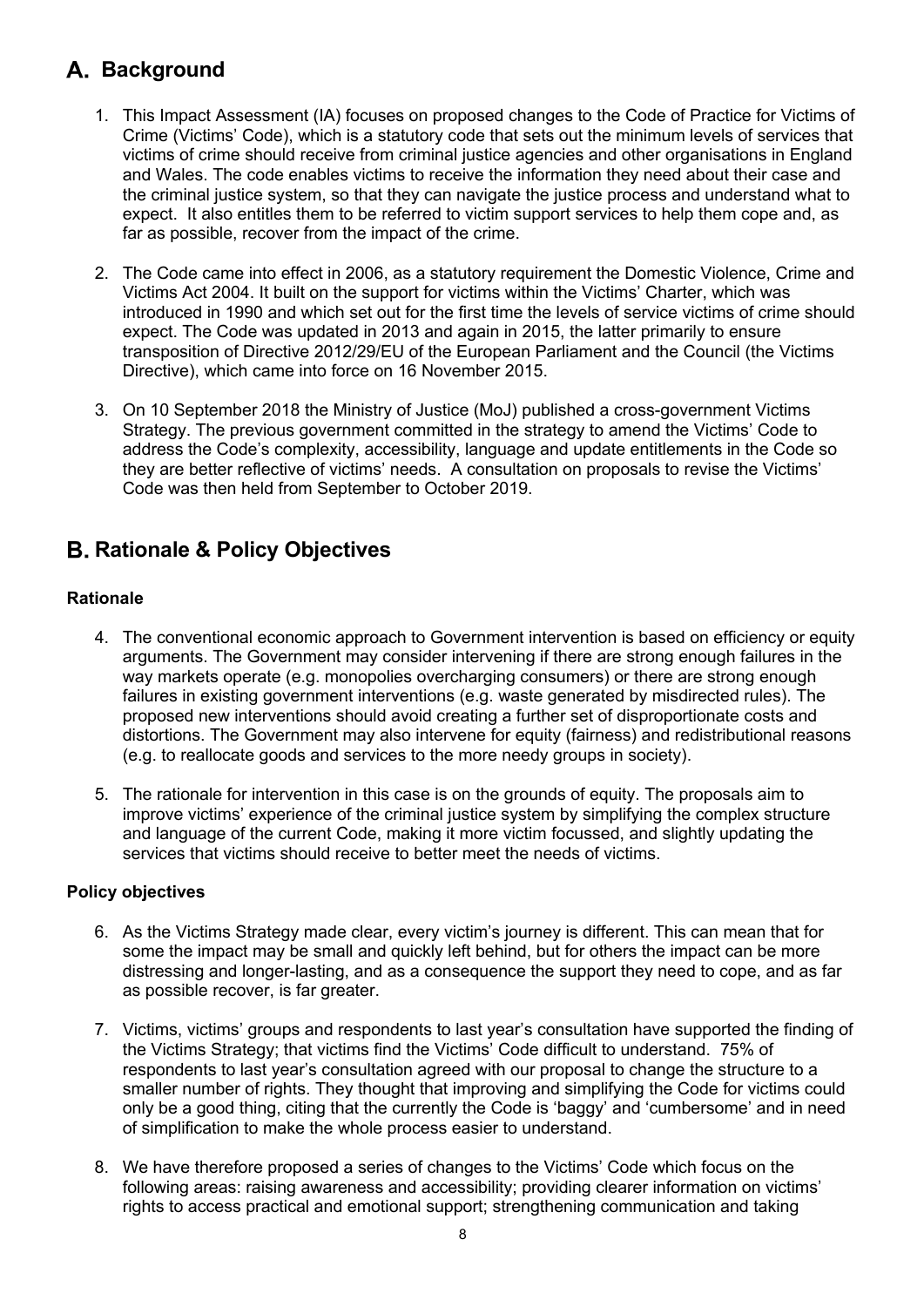account of the victim's preferences; and increasing the voice of the victim through providing more flexibility in the Victim Personal Statement process.

 9. These changes predominately relate to how services are presented in the Victims' Code to equivalent to those provided under the current Victims Code. victims and criminal justice practitioners. Unless specifically stated within this IA, we assume that the level of provision, timing and scope of services under this proposed Victims Code will be

# **Affected Stakeholder Groups, Organisations and Sectors**

10. The main groups affected by the options assessed in this IA are as follows:

- Victims of crime
- Wider society
- • The agencies with specific obligations in the Victims' Code, which are:
	- o The Criminal Cases Review Commission
	- o The Criminal Injuries Compensation Authority
	- o The Crown Prosecution Service
	- o The First-tier Tribunal (Criminal Injuries Compensation)
	- o Her Majesty's Courts and Tribunals Service
	- o Her Majesty's Prison Service
	- o National Offender Management Service (NOMS)
	- o The Parole Board
	- o Police and Crime Commissioners
	- o All police forces in England and Wales, the British Transport Police and the Ministry of Defence Police
	- $\circ$  Providers of probation services, hereafter referred to as probation trusts
	- o The UK Supreme Court
	- o Witness Care Units (WCU)
	- o Youth Offending Teams

### **Note on territorial application**

 11. The proposals as set out in this IA will have effect in England and Wales only. The measures support and protection of victims of crime differed in Scotland, Northern Ireland and Gibraltar. adopted to transpose the EU Victims Directive establishing minimum standards on the right's

# **Description of Options Considered**

- 12. To meet the policy objectives, the following options have been assessed:
- 13. **Option 0 Do Nothing:** This option is to continue with the existing Victims' Code, including the current set of obligations. This is the "do nothing" option. While there are no costs associated with this option, it does not meet the previous Government's commitments in the Victims Strategy, which have been publicly reiterated by this Government. Furthermore it would be difficult to justify after we have identified the issues with the Victims' Code not only in the Victims Strategy but also in last year's consultation.
- 14. **Option 1 (preferred):** This option would implement a revised Victims' Code, consisting of several proposals. Option 1 is the preferred option as it meets the policy objectives and ensures a government commitment is met.
	- **Option 1(a) Accessibility:** The revised Code would be simplified to one chapter from the existing five chapters and victims would be the primary audience. The complex structure of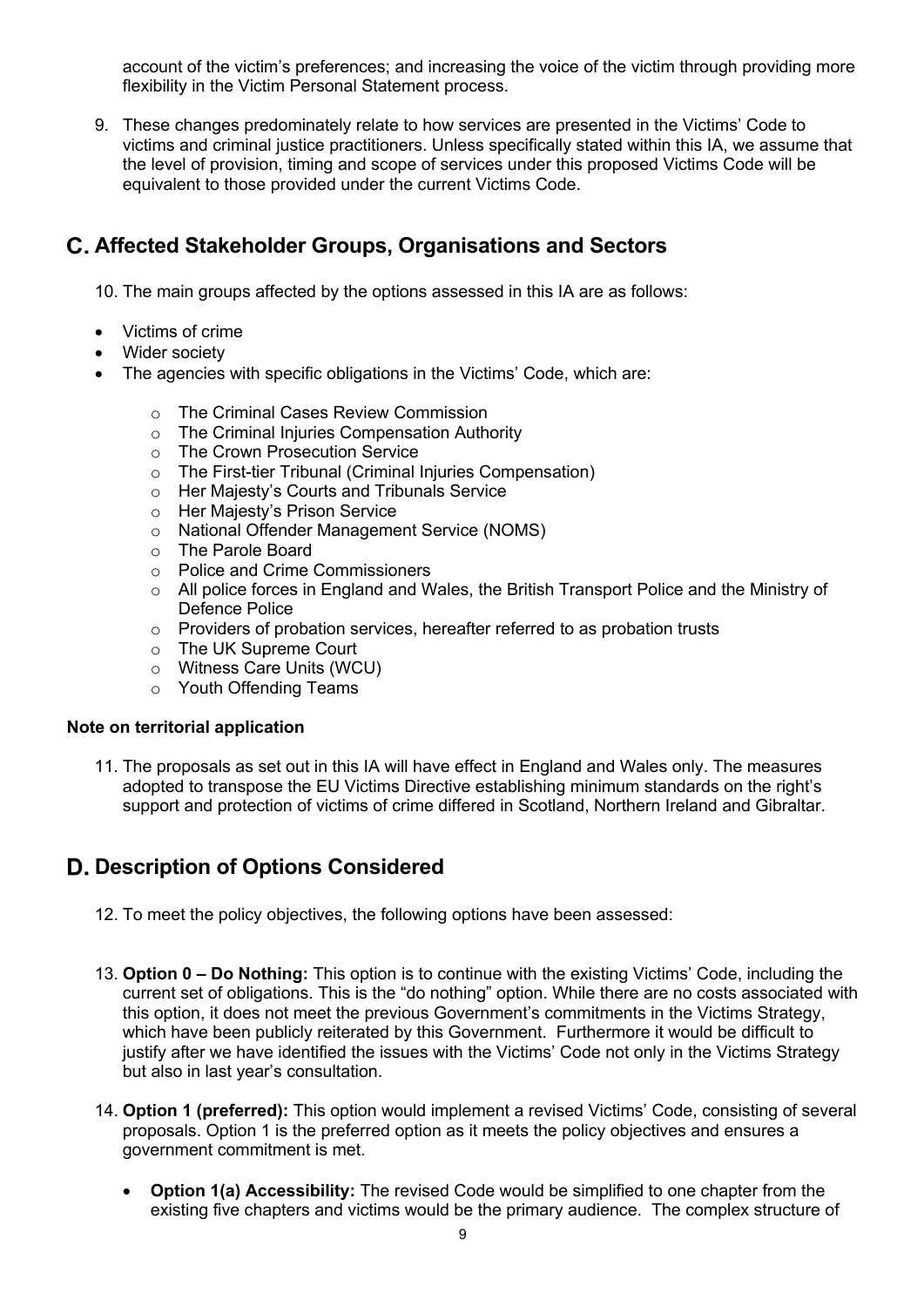the existing Code would also be changed so that it clearly sets out 12 overarching rights, that victims are entitled to receive and at what point in the justice process victims should receive them.

- • To help ensure that practitioners are clear on the rights, and at what stage these rights need to be provided to victims, we will be publishing a separate document containing detailed information and guidance for practitioners.
- **Option 1(b) Improved engagement:** This option would move from a process where victims are simply informed when and how they will be contacted about their case to one where the frequency and method of communication is more victim led, whilst acknowledging that there may be times when a service provider is unable provide regular updates. Where this is the case the revised Code would put a duty on the service provider to explain why.
- **Option 1(c) Victims' Voice Victim Personal Statement (VPS):** The current Code requires that victims are offered to make a VPS at the same point that the witness statement is taken. Under the revised Code service providers would have more flexibility on the timing of the offer, for example by offering it only when a suspect is charged. Furthermore, victims would now be able to request a copy of their VPS.
- **Option 1(d) Support for victims of mentally disordered offenders:** National Probation Service Victim Liaison Officers (VLO) are best placed to support victims of unrestricted patients<sup>1</sup> under the Victim Contact Scheme (VCS). VLOs are already assigned to victims of restricted patients and this option would extend their role to include support for victims of consistency in the level of information and the way it is provided. unrestricted patients. This would bring greater parity in rights for these victims, ensuring
- **Option 1(e) Access to Support Awareness of Support:** The draft revised Code includes clearer information about the ability to access support:
	- without the need to report incidents to the police;
	- at any time during the investigation and prosecution;
	- if the case is stopped; or
	- at the end of the case.
- **Option 1(f) Specialist Support:** Whilst retaining the existing eligibility categories for access to specialist support, this option would make it clearer that service providers have the discretion to offer enhanced support to victims who fall outside the scope of the existing categories.

# **E. Cost and Benefit Analysis**

- 15. This IA follows the procedures and criteria set out in the IA Guidance and is consistent with the HM Treasury Green Book.
- 16. Where possible, IAs identify both monetised and non-monetised impacts on individuals, groups and businesses in England and Wales with the aim of understanding what the overall impact on society might be from the proposals under consideration. IAs place a strong focus on monetisation of costs and benefits. There are often, however, important impacts which cannot sensibly be monetised. Impacts in this IA are therefore interpreted broadly, to include both monetisable and non-monetisable costs and benefits, with due weight given to those that are not monetised.
- 17. The costs and benefits of each option are compared to option 0, the counterfactual or 'do nothing' is its net present value (NPV). option. As the counterfactual is compared to itself, the costs and benefits are necessarily zero, as

 $1$  Patients who are subject to a hospital order but who have not had restriction order or direction imposed by the Crown Court or the Secretary of State under the Mental Health Act 1983 (MHA).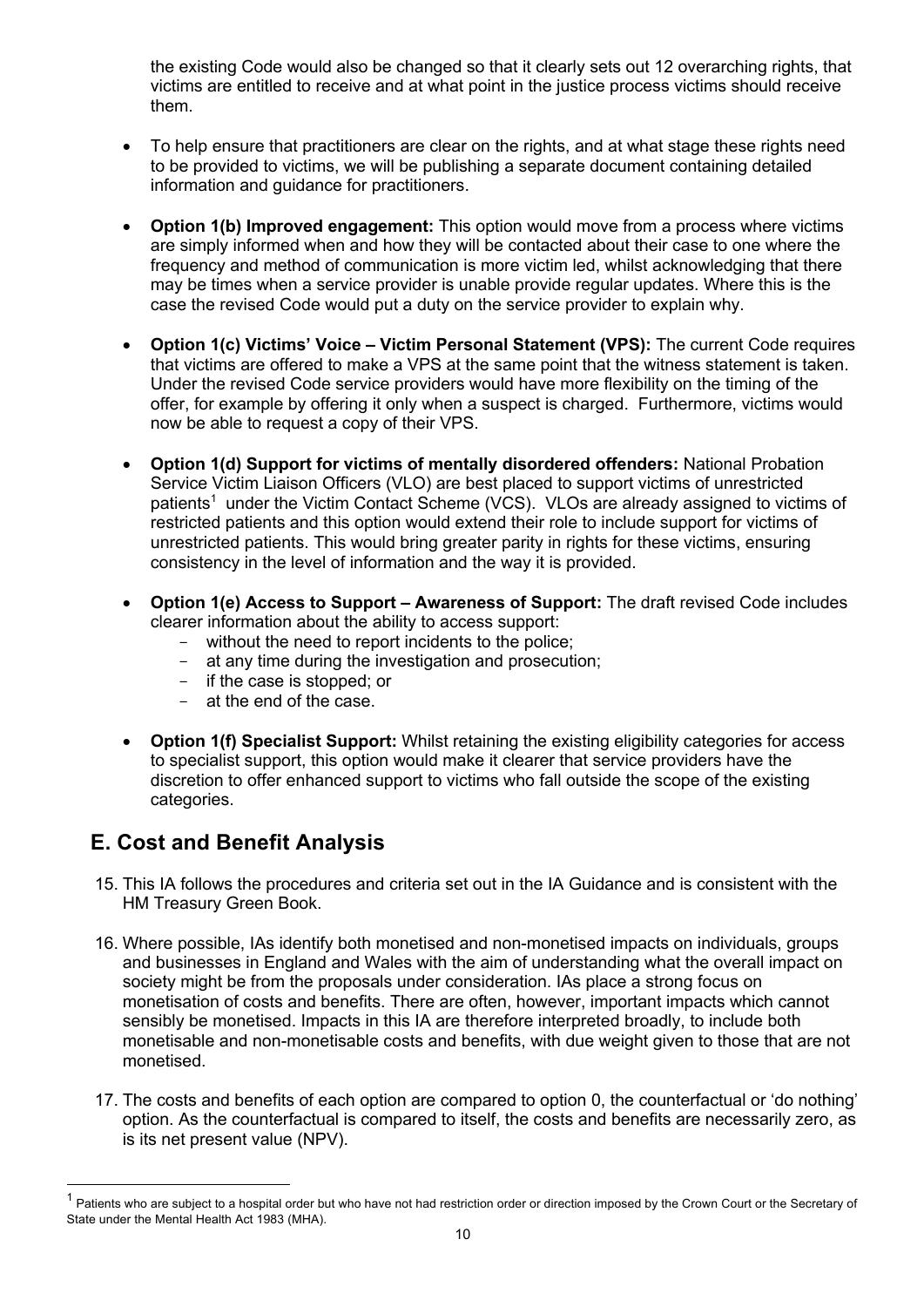### **Option 1(a): Information and communication – Redraft the Victims' Code so victims are the primary audience and restructure the Code around a set of 12 overarching rights– amalgamating existing entitlements under those rights.**

## **Costs of Option 1(a)**

### *Monetised costs*

18. It has not been possible to identify any monetised costs associated with this option.

### *Non-monetised costs*

- 19. A simplified Victims' Code may mean that victims will find it easier to understand what their rights and demand said rights. This could lead to increased demand from victims which could incur costs. However we cannot guage the likelihood of this occurring.
- 20. All criminal justice agencies required to provide services to victims of crime under the Victims' Code may need to update guidance so that it reflects the new Code, with associated costs.

### **Benefits of Option 1(a)**

### *Monetised benefits*

21. It has not been possible to identify any monetised benefits associated with this option.

### *Non-monetised benefits*

- 22. Victims would be provided with a clear set of overarching rights setting out what they can expect Code would be victim focussed and could be read as a manual allowing the victim to track their may lead to improved victim satisfaction through greater understanding of their rights. from criminal justice agencies at every stage of the criminal justice process. The revised Victims' rights throughout their journey through the process. Victims and victims' groups have told us that the current Victims' Code is difficult to understand. This option should increase transparency and
- 23. A simplified system may improve transparency, local accountability and make it easier for agencies to monitor compliance of victims' rights under the Code.

#### **Option 1(b): Service provider (i.e. police in most cases) to agree regularity of contact with victim and medium (e.g. by text, email, phone call etc.).**

## **Costs of Option 1(b)**

### *Monetised costs*

24. It has not been possible to identify any monetised costs associated with this option.

### *Non-monetised costs*

 25. Under the existing Victims' Code, the police will inform the victim how often they will receive method of contact more victim-led and, where the police cannot comply, requiring that the police explain why, may mean that the police incur additional costs. We cannot quantify the potential updates on the status of the case following discussion with the victim. Making the frequency and costs as we have no data on the preferences of victims regarding communication.

### **Benefits of Option 1(b)**

### *Monetised benefits*

26. It has not been possible to identify any monetised costs associated with this option.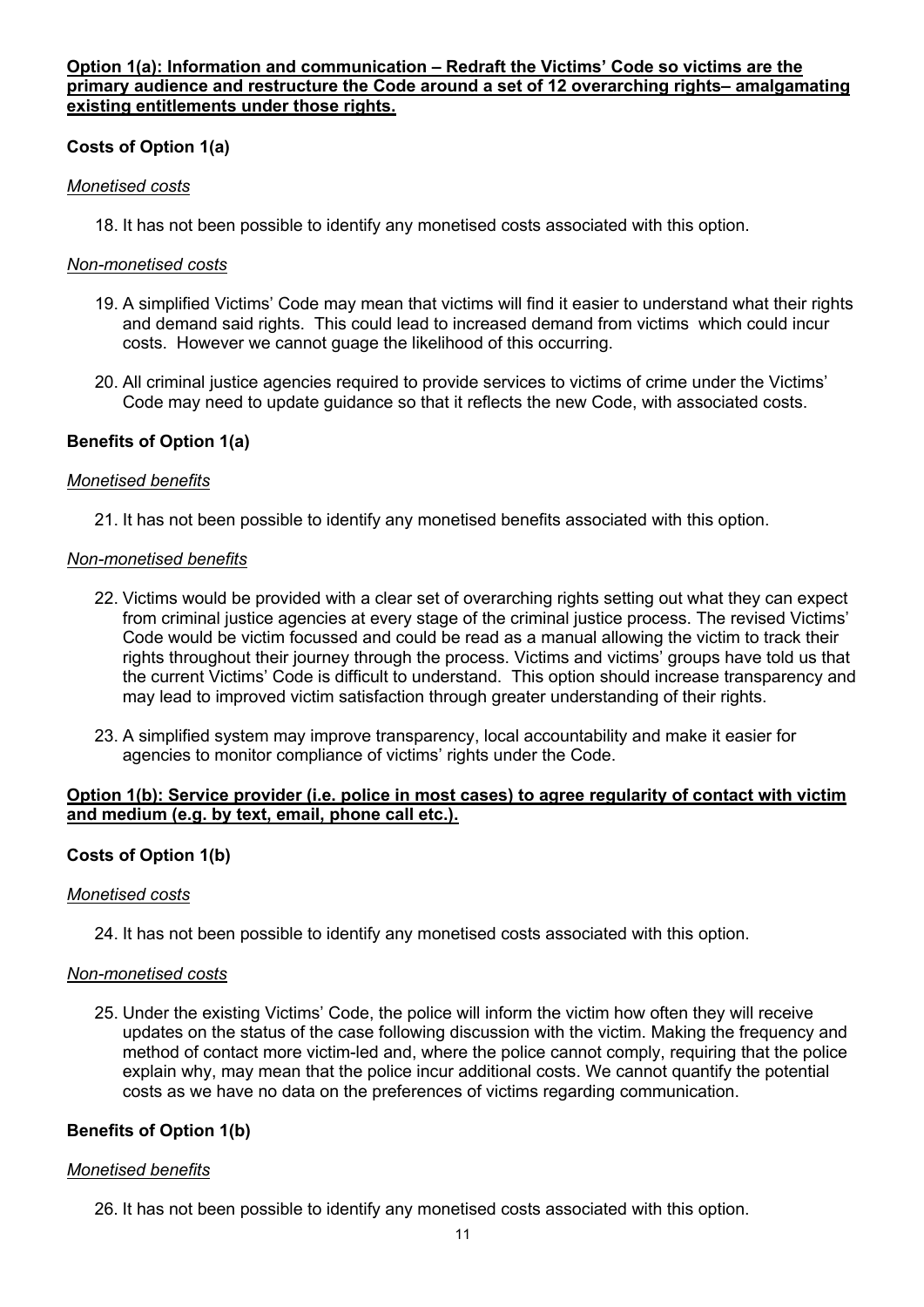### *Non-monetised benefits*

- 27. Victims have told us that information about their case and explaining the criminal justice system are key priorities for them and are associated with their overall satisfaction with the CJS. Also, victims' and witnesses who are satisfied with their contact with the CJS are more likely to be willing to engage with the CJS again in future. Therefore improving victim awareness of support increasing victims' participation in the system by increasing the likelihood that they report crimes and come forward to give evidence and thereby improving the effectiveness of the CJS as a provided to victims throughout the process may also improve victims' engagement with the CJS, whole.
- of victim engagement with the CJS. 28. Improved contact with the victim may increase victim satisfaction levels and reduce attrition levels

#### **Option 1(c): Victims' Voice – Victim Personal Statement (VPS) – Service providers given more discretion as to when victims' are offered the opportunity to make a VPS.**

## **Costs of Option 1(c)**

### *Monetised costs*

.

29. It has not been possible to identify any monetised costs associated with this option.

#### *Non-monetised costs*

- 30. Under the current Victims' Code victims must be offered the opportunity to make a VPS at the point that they provide a witness statement and do not have the right to request a copy of the VPS. Therefore under this option, new rights would be created for victims.
- 31. Where victims request a copy of their VPS, there would be additional costs to provide them with one as this is an additional right under the Victims' Code.
- 32. There may be additional costs for the CPS in ensuring the VPS is contained within the court file if the changes to the Code lead to an increased VPS uptake.
- 33. WCUs, which are mainly staffed by the police, may incur administrative and training costs for offering and recording the VPS. However this would be a one off cost as they adjust to the new process. There would also be additional costs if there was an increase in VPS uptake had the knock on effect of increasing the number of VPSs consider and/or read out as part of sentencing proceedings in court.

### **Benefits of Option 1(c)**

#### *Monetised benefits*

34. It has not been possible to identify any monetised benefits associated with this option.

### *Non-monetised benefits*

35. Only 14% of victims in the year ending 2019<sup>2</sup> who reported the crime to the police recalled being offered the opportunity to make a VPS. We are proposing that CJS agencies are provided with more flexibity around the VPS. Specifically, around when a VPS is offered and, if the offer is accepted, that the victim will be able to request a copy to help them to decide when/if it requires updating to reflect the evolving impact of the crime.

 $^2$  Proportion of incidents in which victims were given the opportunity by police to make a Victim Personal Statement and how it was used, year ending March 2019 CSEW

<https://www.ons.gov.uk/peoplepopulationandcommunity/crimeandjustice/adhocs/010259proportionofincidentsinwhichvictimsweregiventheopport> unitybypolicetomakeavictimpersonalstatementandhowitwasusedyearendingmarch2019csew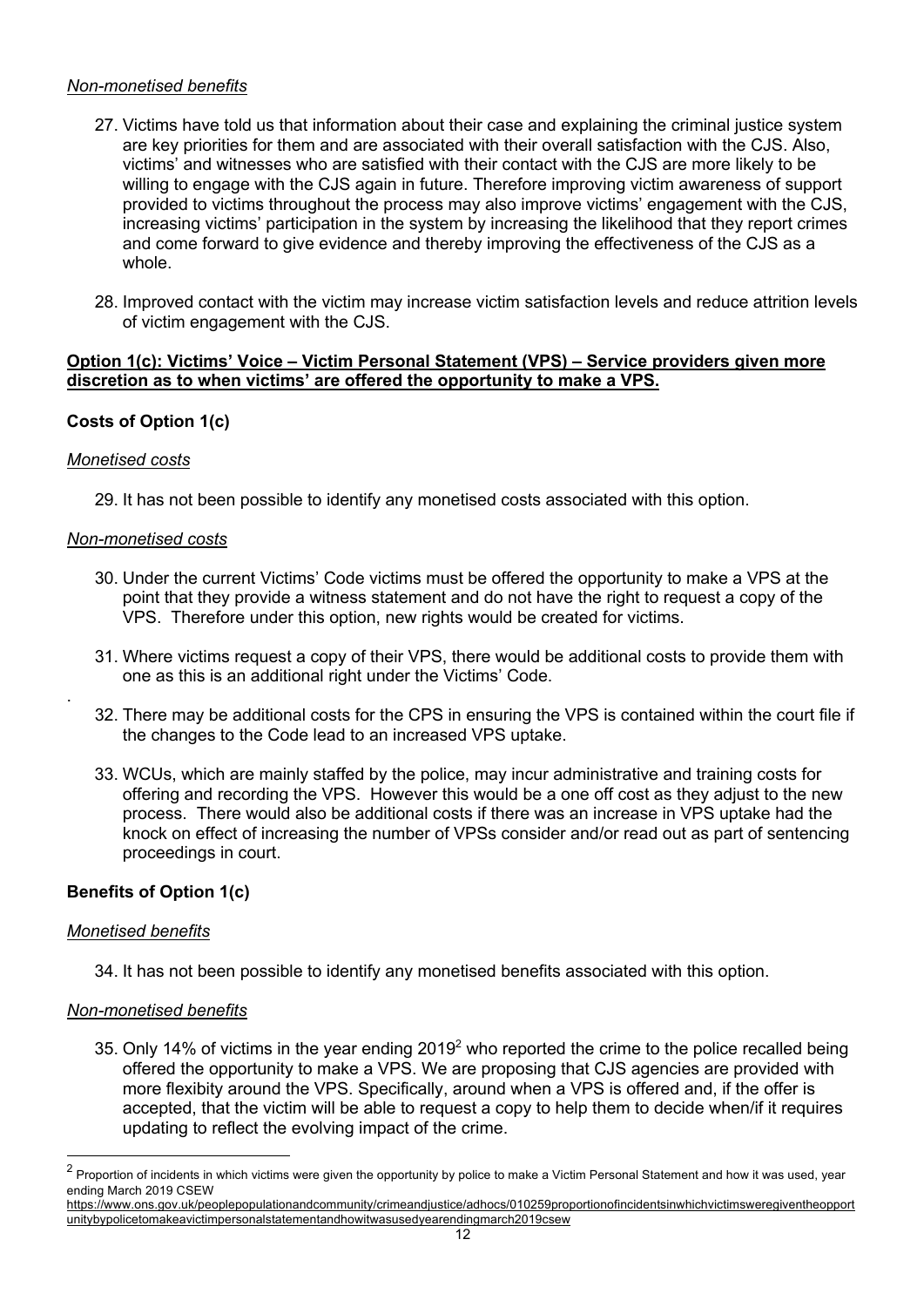- 36. By offering victims the chance to make a VPS at a later stage, rather than at the same time as giving their witness statement, it will allow traumatised victims, who may struggle to take in the information so soon after a crime takes place, to understand the implications of making such a statement. Victims will be more likely to understand the implications of providing a VPS which does not comply with the quidance provided e.g. an opinion on the sentence or punishment. does not comply with the guidance provided e.g. an opinion on the sentence or punishment.<br>95% of the respondents to the consultation supported this change with many of them agreeing that the current offer of the VPS came too soon after the incident for many victims.
- couldwill be used in sentencing proceedings. Currently only 46% of victims who make a VPS felt it was taken into account by the Criminal Justice System (CSEW 2019)<sup>3</sup>. If fewer VPSs are taken unnecessarily then victims may be are less likely to be disappointed when it is not used. Also better quality VPSs may lead to greater confidence amongst the judiciary in the use of the VPS which would further bolster victim confidence that the VPS is taken into account. 37. By providing greater flexibility on when the VPS is offered, a greater proportion of those taken
- 38. There could be a reduction in costs for the police. Between April 2019 and September 2019, 6% of reported crimes resulted in a charge<sup>4</sup> which contrasts with the 14% of victims in the CSEW who recall the offer of a VPS. Even assuming that the CSEW figure does not represent an means that if WCUs take the VPS at the point of charge then there couldwill be a significant underestimate (due to victims forgetting that the opportunity to make a VPS was offered), this reduction in the use of police resources to explain and take VPSs from victims. It will also mean that it will be easier to monitor whether victims are receiving the opportunity to make a VPS.

### **Option 1(d): Mentally disordered offenders (MDOs) – Increased support for the victims of mentally disordered offenders**

### **Costs of Option 1(d)**

#### *Monetised costs*

- 39. There would be costs associated with allocating Victim Liaison Officers (VLOs) from the National Probation Service to victims of unrestricted patients.
- 40. The cost per victim supported by a VLO is estimated to be approximately £250 per annum on average. This is based on staff costs of £10.2m for the VCS divided by the number of victims supported by the VCS.
- 41. We estimated 300 unrestricted patients per year, with a two year stay in hospital and two further years on Community Treatment Order. Assuming one victim per offender this gives an additional 300 victims who need to be supported each year whilst the offender is in hospital or Community Treatment Order. In steady state, assuming sentence lengths and volumes remain constant, this is the equivalent of an additional 1200 victims being supported each annum. The estimated cost per annum in steady state to supporting all victims of unrestricted patients of £0.3m.
- 42. Assuming an opt-in rate for victims of 47% (the current opt-in for victims of restricted MDO patients), this would mean the annual cost would be £0.14m in steady state.

#### *Non-monetised costs*

 43. There would be some non-monetised costs associated with offering training and guidance for VLOs. There would also be some non-monetised administrative costs to the HMPPS Victims Team.

 $^3$  Proportion of incidents in which victims were given the opportunity by police to make a Victim Personal Statement and how it was used, year ending March 2019 CSEW

<sup>&</sup>lt;sup>4</sup> Outcomes open data April 2019 to September 2019 (published 23<sup>rd</sup> Jan, 2020) <https://www.gov.uk/government/statistics/police-recorded>crime-open-data-tables crime-open-data-tables 13<br>13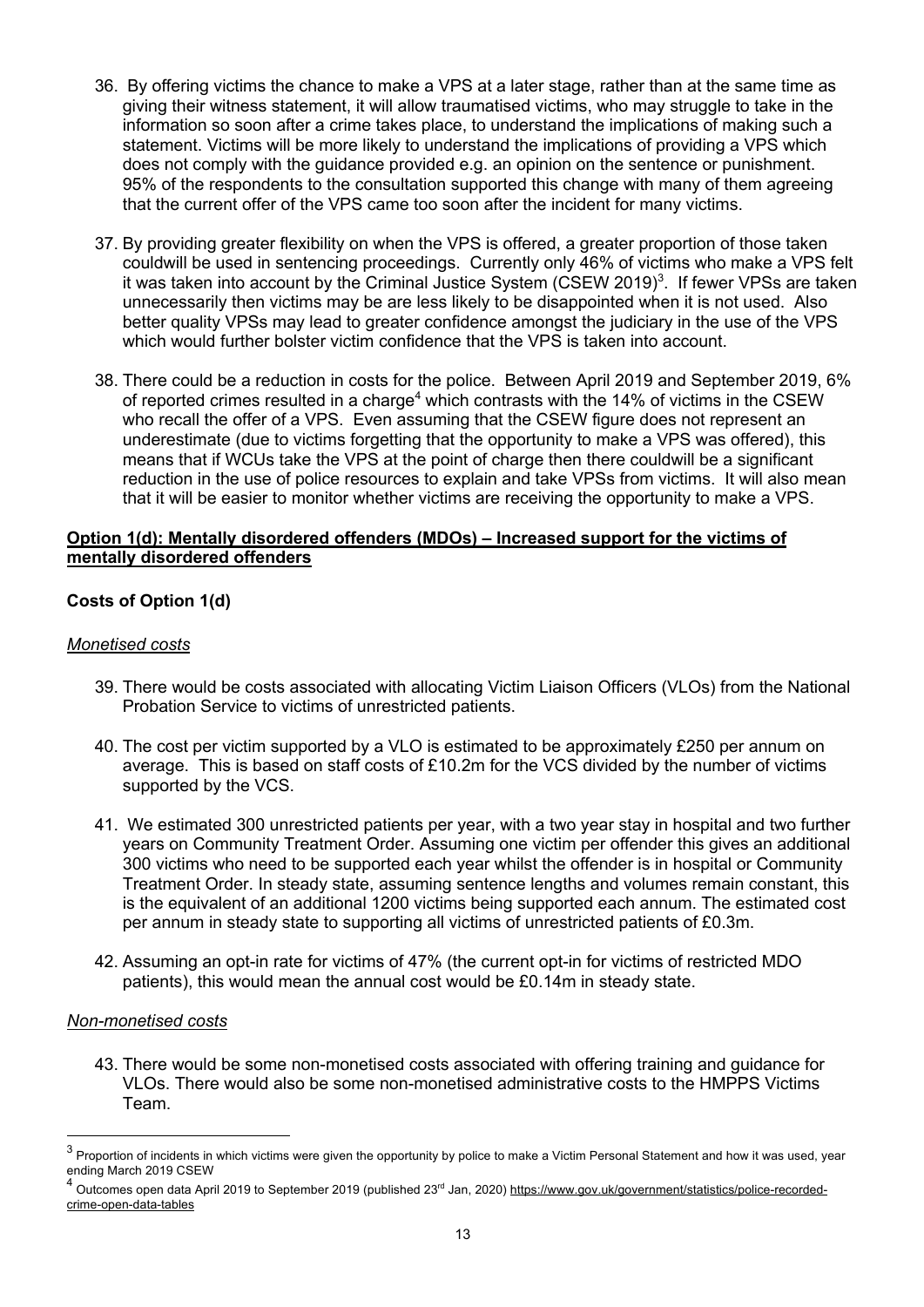### **Benefits of Option 1(d)**

#### *Monetised benefits*

44. It has not been possible to identify any monetised benefits associated with this option.

#### *Non-monetised benefits*

 45. Assigning a VLO to victims of unrestricted patients would help ensure that these victims receive hospital managers for updates. This would ensure parity between victims of unrestricted and VLO. VLOs are trained to provide support and information to victims who have joined the VCS. It will also help to ensure that these victims are not re-traumatised by the CJS and will give the the timely information to which they are entitled without facing the difficulties of contacting restricted patients, in so far that each unrestricted and restricted patient will have a dedicated great confidence in the CJS.

#### **Option 1(e): Awareness of Support – amend the Victims' Code to make it clearer that victims have the right to access support without reporting a criminal offence and that they have the right to access and receive support after the conclusion of their case.**

### **Costs of Option 1(e)**

#### *Monetised costs*

46. It has not been possible to identify any monetised costs associated with this option.

#### *Non-monetised costs*

 increase in demand for victim support services generally, which will impact victim support service 47. If more victims (including those who did not report the crime to the police) were made aware of their entitlements to support both before and after the outcome of their case, this may lead to an provider including Police and Crime Commissioners.

### **Benefits of Option 1(e)**

#### *Monetised benefits*

48. It has not been possible to identify any monetised benefits associated with this option.

### *Non-monetised benefits*

- may feel better supported which may improve victims' engagement with the CJS, increasing victims' participation in the system by increasing the likelihood that they report crimes and come 49. If victims are made more aware of their entitlements to support under the Victims' Code, they forward to give evidence and thereby improving the effectiveness of the CJS as a whole.
- (either with a conviction of acquittal) they will be more likely to access it and as a result be satisfied with the treatment they receive from the CJS. 50. If victims are aware of their right to support after their case has been stopped or has concluded

### **Option 1(f): Specialist support**

### **Costs of Option 1(f)**

#### *Monetised costs*

51. It has not been possible to identify any monetised costs associated with this option.

### *Non-monetised costs*